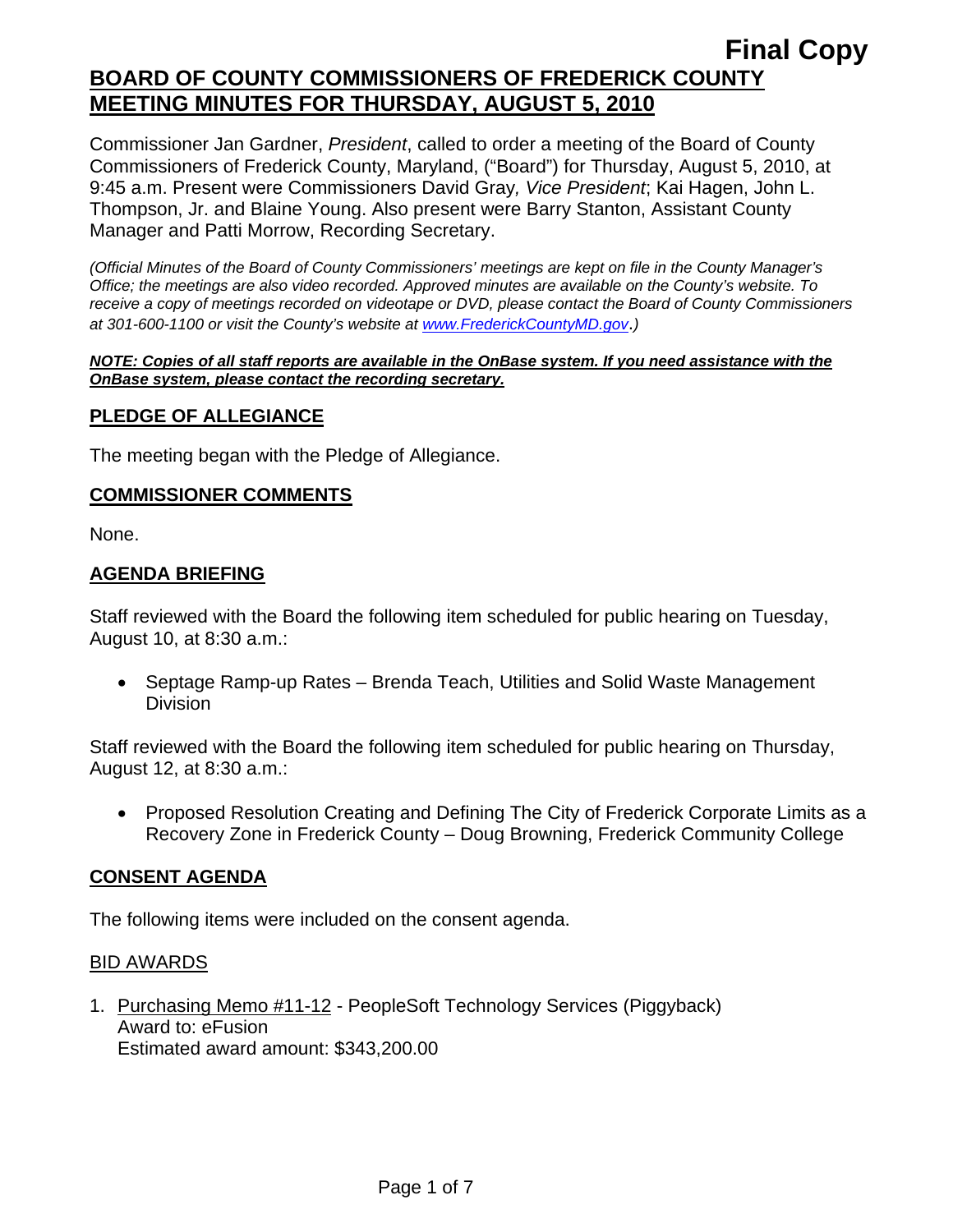- 2. Purchasing Memo #11-15 Long Distance, Toll Free and Conferencing Phone Services (Piggyback) Award to: Verizon Estimated award amount: \$47,160.00 BUDGET TRANSFERS
- 1. #BT-11-013, Parks and Recreation Division
- 2. #BT-11-014, Developmental Center, Citizens Services Division
- 3. #BT-11-015, Frederick County Public Libraries

## EASEMENT

1. Partial Forest Resource Ordinance Easement Release for Miller Hill Subdivision, Lot 2 – Mike Wilkins, Permitting and Development Review Division

## GRANTS

- 1. FFY 2010 Emergency Management Performance Grant Sub-Recipient Agreement and Associated Budget Transfer – Seamus Mooney, Emergency Management Division
- 2. FY 2011 Maryland Smoke Alarms for Everyone Grant from the Maryland Department of Health and Mental Hygiene and Associated Budget Transfer – Marc McNeal, Fire and Rescue Services Division

### MISCELLANEOUS

1. BOE Non-Recurring Costs Included in the FY 2011 Operating Budget – Mike Gastley, Finance Division

Commissioner Gray moved to approve the consent agenda as presented. Commissioner Hagen seconded the motion that passed 5-0.

### **ADMINISTRATIVE BUSINESS**

### **Approval of Board of County Commissioners' Meeting Minutes**

Commissioner Gray moved to approve the following list of meeting minutes. Commissioner Gardner seconded the motion that passed 5-0.

- $\blacklozenge$  Tuesday, June 22, 2010
- ♦ Thursday, June 24, 2010
- ♦ Tuesday, June 29, 2010
- ♦ Tuesday, June 29, 2010 Closed Session
- ♦ Thursday, July 1, 2010
- ♦ Thursday, July 1, 2010 Closed Session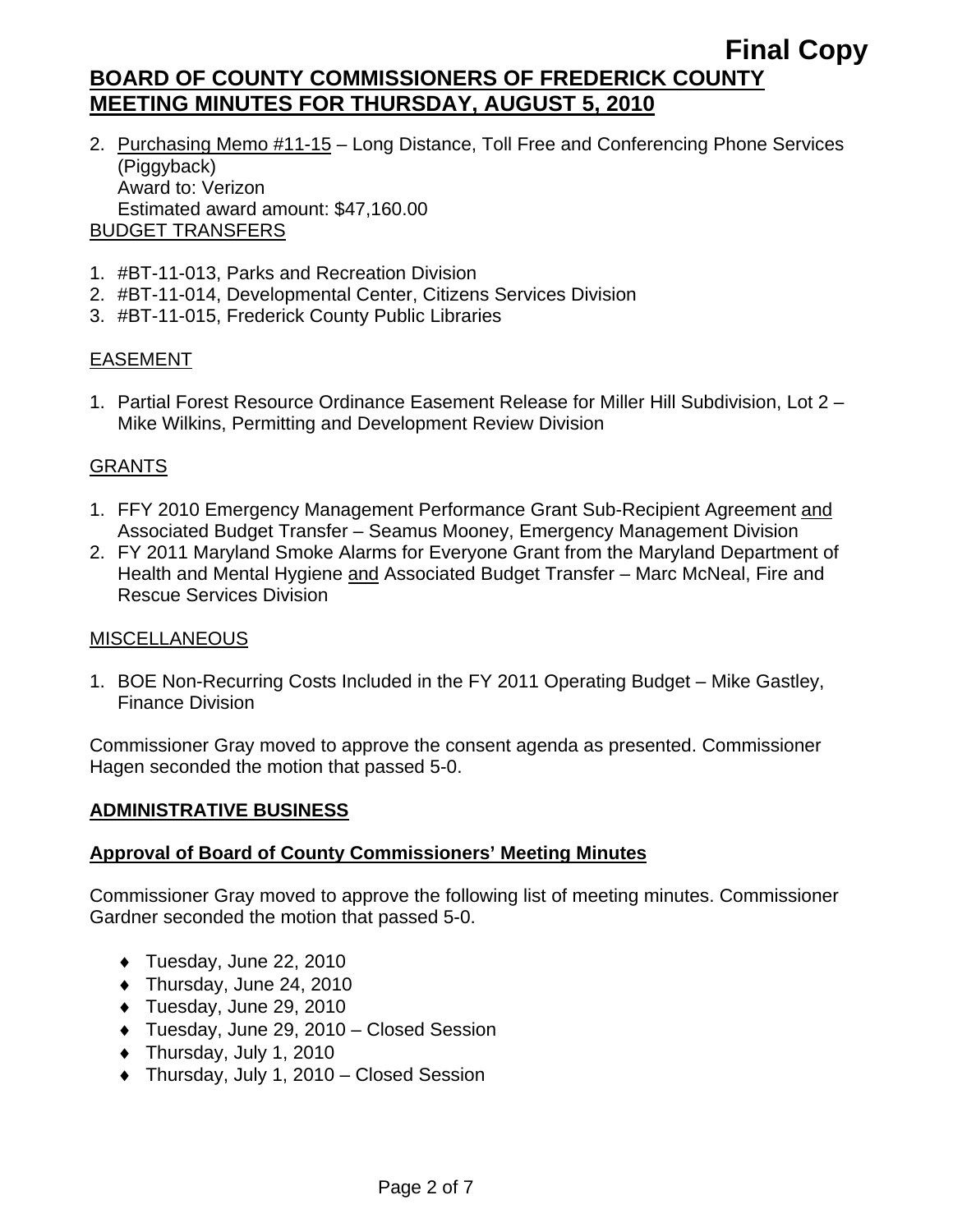#### **School Health Staffing Options – Dr. Barbara Brookmyer, Health Services Division**

Dr. Brookmyer briefed the Board on the current status of Health Room Technician (HRT) positions in the Frederick County Public Schools (FCPS).

Teri O'Gwin-Harris, Health Services Division, commented on the school health program in the FCPS.

Dr. Linda Burgee, Superintendant, FCPS, and Mike Gastley, Finance Division, commented on the options.

Commissioner Gray moved to authorize the hiring of seven HRT positions and authorize the Health Department to manage the structure of the school health program. Commissioner Hagen seconded the motion that passed 4-1 with Commissioner Thompson opposed.

Commissioner Hagen moved to authorize the Health Department staff to maintain the budgeted HRT positions for FY 2011. Commissioner Gray seconded the motion that passed 4-1 with Commissioner Thompson opposed.

It was indicated staff would look into how Carroll and Howard Counties staff their schools with health technicians.

#### **Discussion of Options for Amending Section 1-16-220 (Floodplain) of the Subdivision Regulations – Mike Wilkins, Permitting and Development Review Division**

Mr. Wilkins presented several options for modifying the current language under the floodplain section of the subdivision regulations.

Commissioner Gray moved to take "Option A" through the public hearing process. Commissioner Hagen seconded the motion.

Commissioner Thompson moved to amend the motion by taking "Option B" through the public hearing process. The amendment received no second.

The vote on the main motion ("Option A") passed 5-0.

#### **Discussion of Proposed Legal Documents and Ranking Criteria for the Linganore Watershed Forest Easement Purchase Program (Program) – Mike Wilkins, Permitting and Development Review Division (DPDR)**

Mr. Wilkins presented the legal documents and ranking criteria for the Program.

Mr. Wilkins indicated the Catoctin Land Trust showed an interest in the Program and would like to be involved.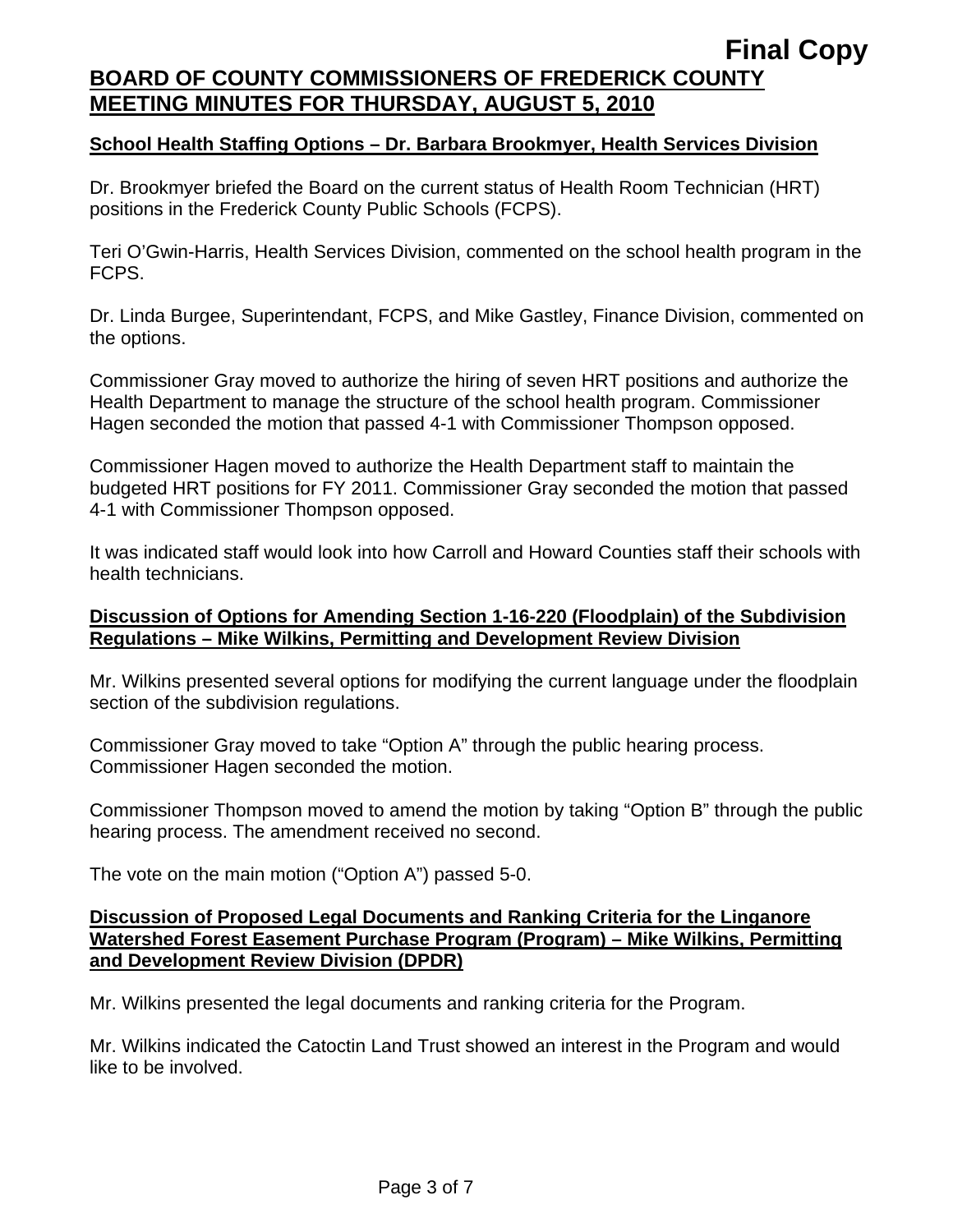By unanimous consent the Board voted to remove number seven (7) from page two (2) in the option agreement for the forest resource easement (Linganore Watershed.)

Mr. Wilkins noted that all the documents would be posted on the DPDR website and applications for the Program would be ready for distribution by the end of October.

### **Adult Detention Center (ADC) Phase IV State Construction Grant Funding Document and Associated Budget Transfer – David Grossweiler, Public Works Division**

Mr. Grossweiler presented the request for approval of the ADC Phase IV grant funding document and budget transfer.

Commissioner Hagen moved to approve the staff recommendation. Commissioner Gray seconded the motion that passed 5-0.

# **FY 2012 Budget Outlook – John Kroll, Finance Division**

Mr. Kroll and Mike Gastley, Finance Division, briefed the Board on the preliminary results of final FY 2010 operating budget.

Mr. Kroll reported the preliminary fund balance that would be used to balance FY 2012 budget would be \$22 million.

Mr. Gastley reported what made up the fund balance.

This item was informational and no action was taken.

# **COMISSIONER COMMENTS**

None.

### **PUBLIC COMMENTS**

None.

### **QUESTIONS – PRESS**

None.

### **CLOSED SESSION**

Commissioner Hagen moved to go into closed session according to Maryland Annotated Code State Government Article § 10-508(a) (7) To consult with counsel to obtain legal advice on a legal matter and (8) To consult with staff, consultants, or other individuals about pending or potential litigation. Commissioner Gray seconded the motion that passed 5-0.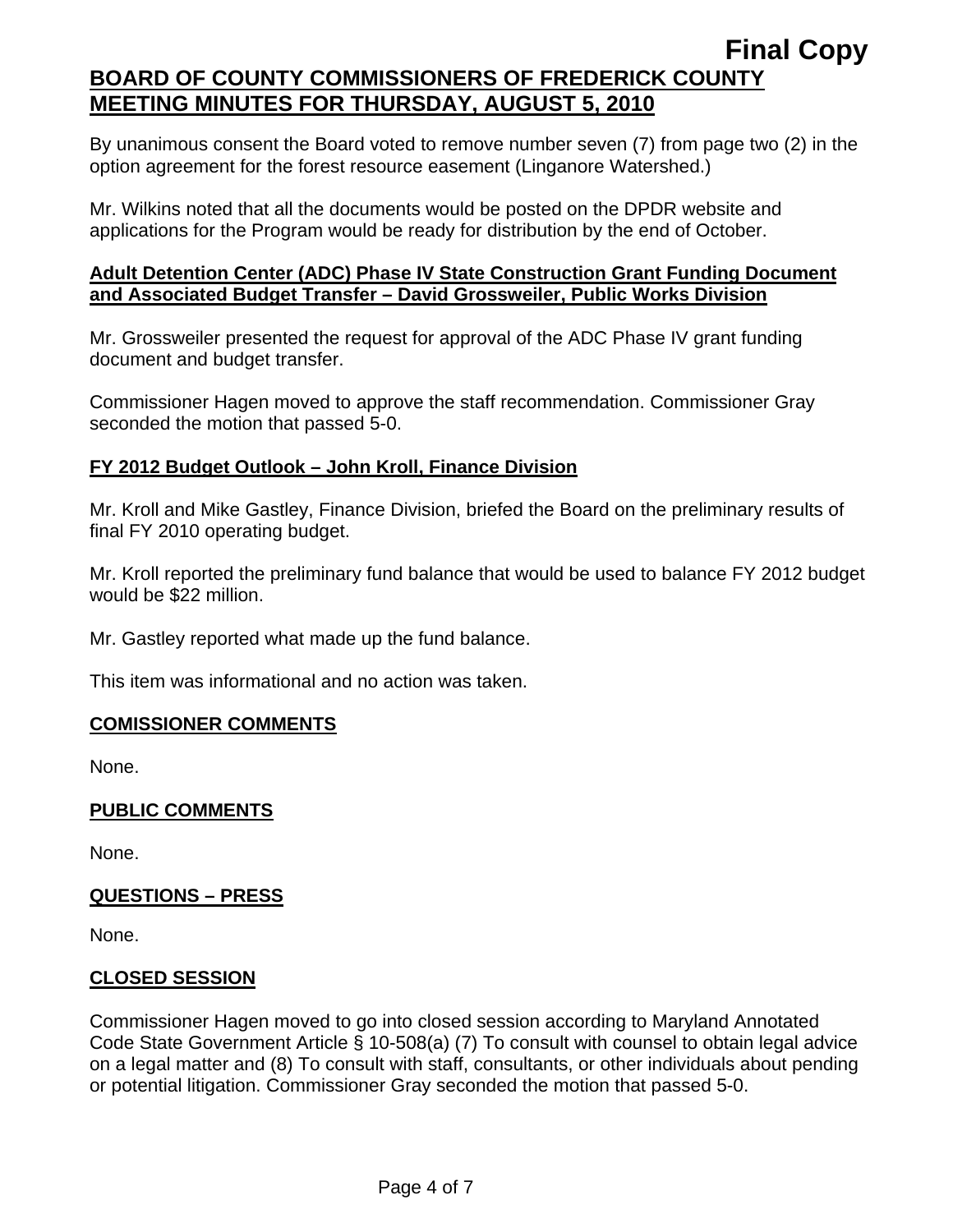## **ADJOURN**

The meeting adjourned at 12:45 p.m.

Patricia A. Morrow Recording Secretary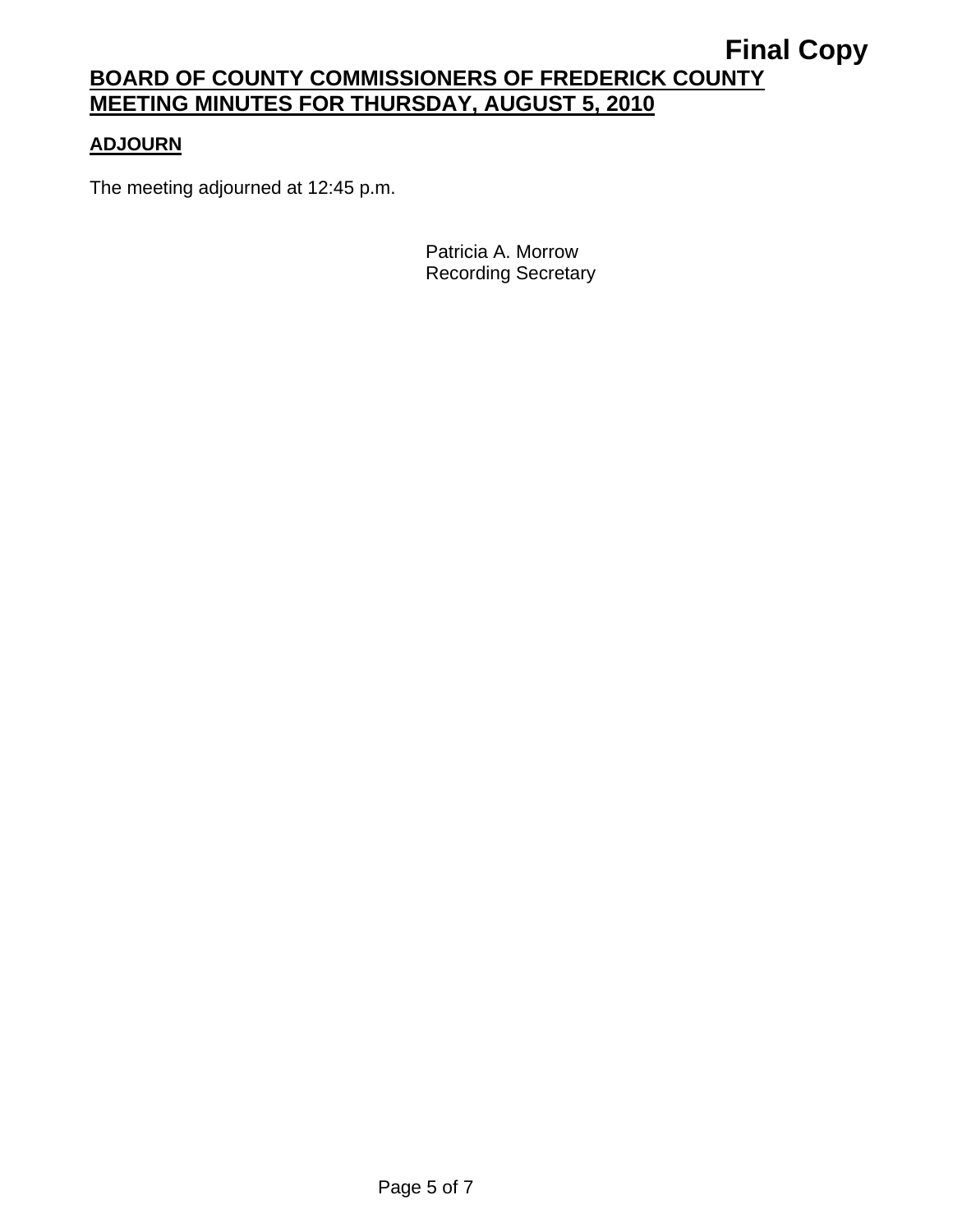#### **FORM OF STATEMENT FOR CLOSING THE MEETING OF THURSDAY, AUGUST 5, 2010**

## **STATUTORY AUTHORITY TO CLOSE SESSION**

### **State Government Article §10-508(a):**

(7) To consult with counsel to obtain legal advice on a legal matter and (8) To consult with staff, consultants, or other individuals about pending or potential litigation.

### **Motion:**

Commissioner Hagen moved to proceed into closed session in accordance with Maryland Annotated Code State Government Article § 10-508(a) (7) To consult with counsel to obtain legal advice on a legal matter and (8) To consult with staff, consultants, or other individuals about pending or potential litigation. Commissioner Gray seconded the motion that passed 5-0.

### **Time and Location:**

12:45 p.m. – Third Floor Meeting Room, Winchester Hall

### **Topic to be Discussed:**

To discuss a settlement proposal.

 $\overline{\phantom{a}}$ 

Patricia Morrow Recording Secretary